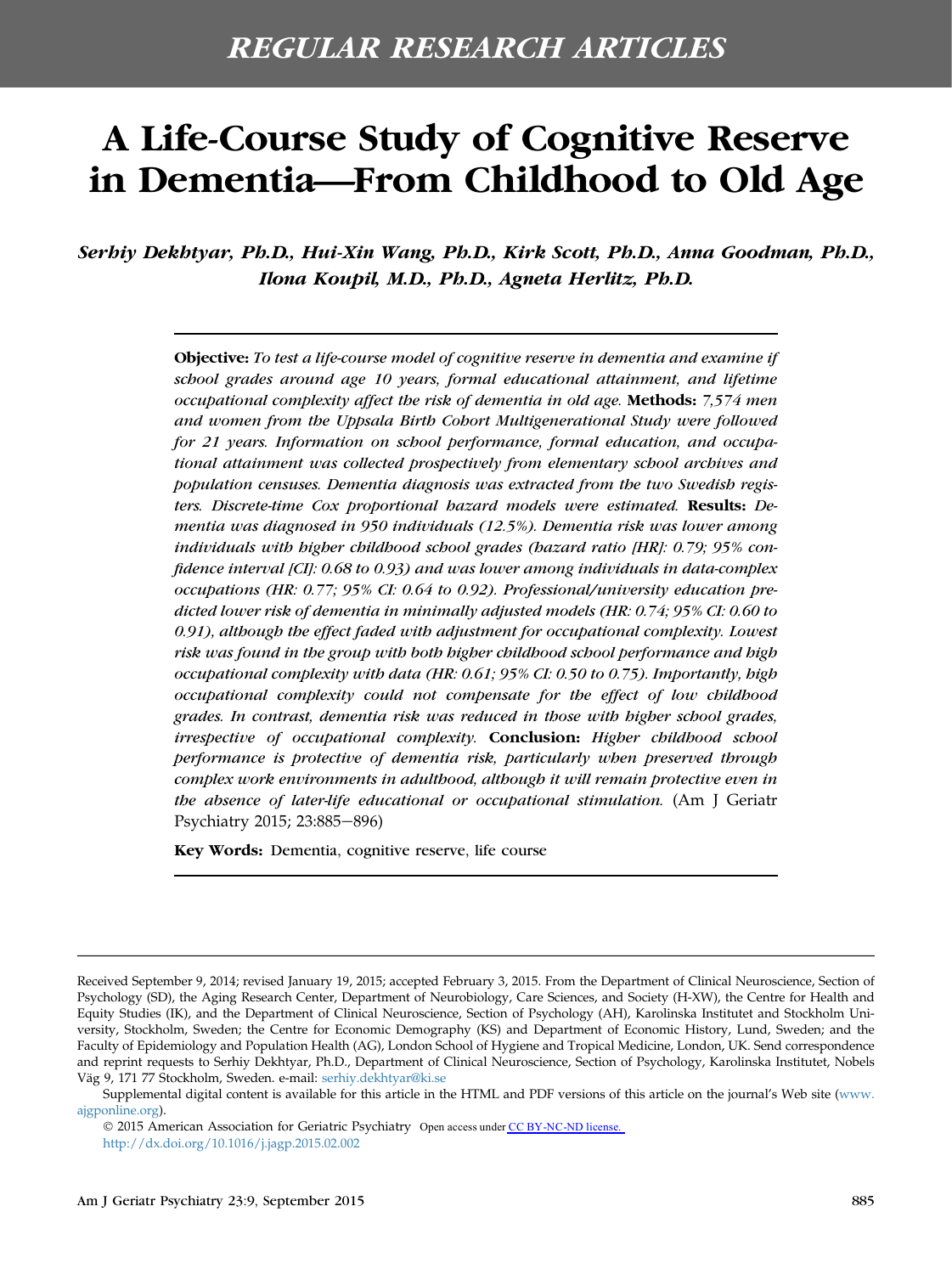Dementia is one of the leading causes of disability, manifesting itself when the pathological processes in the brain reach the point of severe cognitive impairment.<sup>1</sup> Variations exist among individuals, however, in the degree of neuropathology required to cause the neuropsychological deterioration consistent with the clinical diagnosis of dementia.[2](#page-10-0) To account for the discontinuity between the degree of brain damage and its clinical manifestation, the concept of *reserve* was proposed.<sup>[3](#page-10-0)</sup> Biological attributes, such as brain size or synaptic connectivity, as well as aspects of life experiences, such as education or occupational characteristics, have been suggested as elements of reserve, protecting against the functional consequences of dementia neuropathology. Protection warranted by anatomical attributes has been referred to as *brain reserve*,<sup>[4](#page-10-0)</sup> and compensatory mechanisms based on innate intelligence and life experience have been defined as cognitive reserve.<sup>[1,5](#page-10-0)</sup>

Research on factors believed to influence cognitive reserve has consistently found an elevated risk of dementia in individuals with low education. $6,7$  In addition to education, which is assumed to assist with brain network efficiency and flexibility, $\frac{8}{3}$  $\frac{8}{3}$  $\frac{8}{3}$  it has been hypothesized that cognitive reserve may be influ-enced by occupational characteristics.<sup>[9](#page-10-0)</sup> Demanding occupational roles that provide mental exercise and motivate individuals to continue to develop intellectual capacities have been found protective against dementia.[10,11](#page-10-0) Education or occupational characteristics, however, can be affected by cognitive as well as social determinants.<sup>[12](#page-10-0)</sup> Therefore, it can be argued that an early-life prerequisite for educational or occupational attainment, such as childhood cognitive ability, might be a more valid measure of reserve capacity, $^{13}$  $^{13}$  $^{13}$ although such measures are rarely available in dementia studies. The few that managed to obtain such information have reported elevated risk of dementia in individuals with low childhood cognitive ability. $14,15$  It is, however, unclear to what extent education or occupational complexity continue to affect the risk of dementia when an early-life marker of reserve is taken into account, and a life-course model of cognitive reserve in dementia risk is yet to be tested.<sup>[16](#page-10-0)</sup>

This is the first study to examine how dementia risk is affected by three factors influencing cognitive reserve, measured at different stages of the life-course: childhood, early adulthood, and mid-life. We can thereby analyze the relative importance of reserve components throughout the entire life-course in a large population-based study with prospectively collected exposure information, which has not been previously possible. We use school performance at age 10 years as a measure of early-life cognitive reserve, as previous research has indicated that the contribution of the cognitive component to teacher-assigned school grades is considerable.<sup>[17](#page-10-0)-[19](#page-10-0)</sup> Dementia diagnosis is extracted over a 21-year follow-up from two Swedish registers, which have previously been shown to be an appropriate source of dementia diagnoses.<sup>[20](#page-10-0)</sup>

# METHODS

# Study Population

We conducted a cohort study of dementia risk using the Uppsala Birth Cohort Multigenerational Study. $^{21}$  $^{21}$  $^{21}$  This data set comprises 14,192 births registered at the Uppsala University Hospital between 1915 and 1929, and is broadly representative of the Swedish population during that historical period. $^{22}$ Of the 12,168 individuals alive and resident in Sweden in 1960 with register linkage, we excluded those who emigrated (N = 168), died (N = 1,792), or developed dementia before age 65 years ( $N = 26$ ), leaving 10,182 eligible individuals. After exclusion of 2,608 participants with missing data, 7,574 individuals were followed for an average of 21 years (range of follow-up:  $14-28$  years).

## Dementia Diagnosis

Dementia diagnosis was retrieved from the Swedish National Patient Register (NPR) as well as the Cause of Death Register  $(CDR)^{23}$  $(CDR)^{23}$  $(CDR)^{23}$  During the period 1987-2000, the probability of detecting dementia in the NPR and the CDR combined has been 63% for prevalent cases and 39% for incident cases, and specificity was  $98\%$ <sup>[20](#page-10-0)</sup> Because of improved diagnostics, increased awareness of the disease, and growing register validity over time, $24$  recording in the public records can be assumed to have changed between 1980 (start of the follow-up for the oldest individuals) and 2008 (end of the follow-up). To take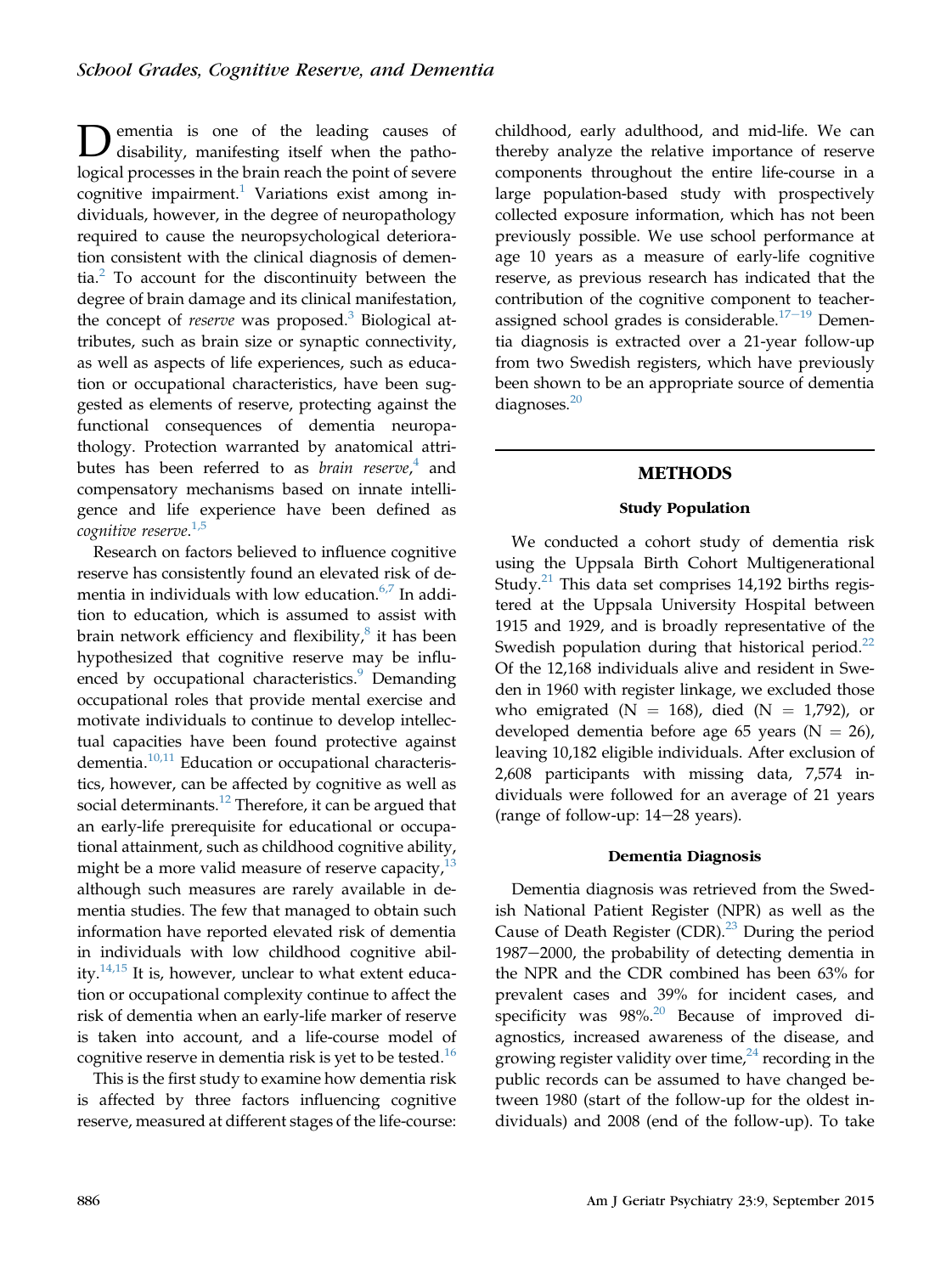this into account, we used discrete-time survival models adjusted for calendar-year indicators, allowing us to account for period-specific effects pertaining to all years during the follow-up period. Although it has been argued that the quality of dementia reporting in the NPR and the CDR combined is appropriate for a cohort study of dementia, $20$  our ability to explicitly adjust for secular changes in reporting in the source material further justifies our usage of the registers for dementia diagnosis in this large population-based study.

Almost 30% of the cases had multiple dementia diagnoses listed over the course of disease in the registers. The most common sequence involved other dementia diagnoses later specified as either Alzheimer disease or vascular dementia. Identifying dementia subtypes with precision is known to be problematic, $25,26$  especially over an extended followup period. We, therefore, opted for a global measure of dementia in order to avoid misclassification of dementia subtypes due to evolving diagnostic practices. It combines Alzheimer disease, vascular dementia, and other dementia. Date of onset was indicated by the first appearance of a dementiarelated ICD code in the registers.

## Early-Life School Performance

We used grades from the third year of elementary school (children were 9 or 10 years old) as a marker of early-life cognitive reserve. School grades have previously been shown to be associated with cognitive ability and IQ ( $r \approx 0.5$ ) in Sweden and elsewhere,<sup>[17,19](#page-10-0)</sup> although it should be noted that early-life school grades also may be affected by other factors, such as diligence or conscientiousness.

Grades from the following seven subjects were extracted: math, writing and grammar, speech and reading, religion studies, handwriting, local geography and history, and workbook exercises. School marks were entered as letter grades, ranging from the lowest (C) to the highest (A), with two-letter combinations (Ba) as well as additional qualifications with pluses and minuses  $(Ba+)$ . We re-coded these values into a 19-point scale ranging from 0 to 18 in accordance with a scoring system suggested previously. $27$ As some children were missing grades for certain subjects (mean of 0.9 subjects missing per child; range:  $0-4$ ), we calculated an overall mean score after standardizing grades in each subject individually. Within every school subject, each participant's school grade was converted into a subject-specific zscore. We then averaged z-scores across all school subjects to generate a mean school grade variable per individual. Factor analysis confirmed that a single latent factor explained much of the observed variation in the grades (first Eigenvalue: 4.26, second:  $(0.99)$ , <sup>[12](#page-10-0)</sup> justifying our decision to create a mean grades indicator. The resulting variable had a mean of 0.02 and a standard deviation of 0.74 (25th percentile: -0.50; median: -0.06; 75th percentile: 0.49; interquartile range: 0.99).

In the initial analysis, we split the continuous mean grades variable into five 20%-segments to examine performance thresholds and found that all quintiles had similar dementia risk except for the lowest fifth of the individuals (Figure S1; available online). As a result, we created a binary indicator to identify individuals with the lowest 20% of grades versus the rest of the distribution. This categorization of the grades variable was used for all subsequent analyses.

## Education

Information on completed education was extracted from the 1970 census. We recoded education into three dichotomous variables to identify elementary (up to 10 years of elementary school), senior high school (up to three years of senior high school after elementary schooling), and professional/university education (any education beyond senior high school diplomas). The age range of the participants at measurement was  $41-55$  years, indicating that we most likely captured their lifetime education.

## Occupational Complexity

Principal occupation was determined by the occupation most frequently reported across the censuses of 1960, 1970, and 1980. If an individual held different positions across three censuses, we based their principal occupation on the 1970 poll (age  $41-55$  years), as research indicates that improvements in occupational prestige flatten after age  $40.^{28}$  $40.^{28}$  $40.^{28}$  To measure work complexity, we used the matrix derived for U.S. occupations using the 1970 U.S. census. $29$  Each occupation was assigned a score reflecting the level of complexity at which a typical worker functions, with Swedish occupational codes matched to the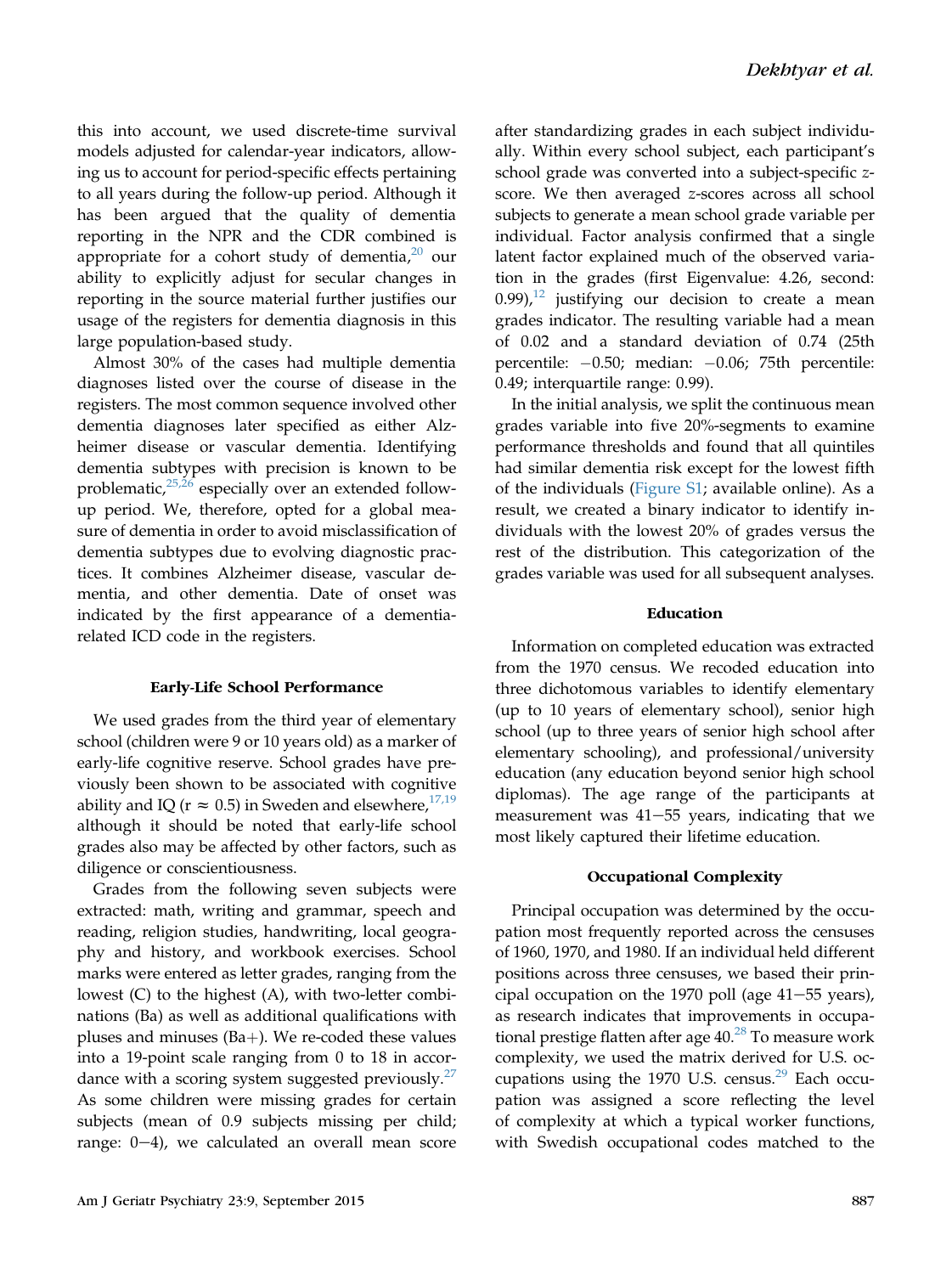| Characteristic                      | Nondemented, % ( $N = 6,624$ ) | Incident Dementia Cases, % ( $N = 950$ ) | $\mathbf{p}$ |
|-------------------------------------|--------------------------------|------------------------------------------|--------------|
| Birth cohort                        |                                |                                          |              |
| $1915 - 1919$                       | 21                             | 33                                       |              |
| 1920-1924                           | 33                             | 36                                       |              |
| $1925 - 1929$                       | 46                             | 31                                       | < 0.001      |
| <b>Sex</b>                          |                                |                                          |              |
| Male                                | 54                             | 52                                       |              |
| Female                              | 46                             | 48                                       | 0.18         |
| Elementary school grades            |                                |                                          |              |
| Lowest grades quintile              | 19                             | 22                                       |              |
| Top four grades quintiles           | 81                             | 78                                       | < 0.05       |
| Education                           |                                |                                          |              |
| Elementary                          | 64                             | 64                                       |              |
| Senior high school                  | 27                             | 28                                       |              |
| Professional/university             | 9                              | 8                                        | 0.56         |
| Occupational complexity with data   |                                |                                          |              |
| High complexity                     | 32                             | 27                                       |              |
| Low complexity                      | 68                             | 73                                       | < 0.05       |
| Occupational complexity with people |                                |                                          |              |
| High complexity                     | 11                             | 10                                       |              |
| Low complexity                      | 89                             | 90                                       | 0.28         |
| Occupational complexity with things |                                |                                          |              |
| High complexity                     | 32                             | 33                                       |              |
| Low complexity                      | 68                             | 67                                       | 0.53         |
| Family social class at birth        |                                |                                          |              |
| Advantageous social class           | 42                             | 42                                       |              |
| Disadvantageous social class        | 58                             | 58                                       | 0.88         |

TABLE 1. Baseline Characteristics of the Study Population and of Incident Dementia Cases Detected During an Average of 21 Years Follow-up

Notes: High occupational complexity with data corresponds to "analyzing" tasks or higher.

High occupational complexity with people corresponds to "persuading" tasks or higher.

High occupational complexity with things corresponds to "operating/controlling" tasks or higher.

Advantageous social class: high/mediate non-manuals, entrepreneurs/farmers, and skilled manuals.

Disadvantaged class: lower non-manuals, unskilled manuals in production, unskilled manuals in service, housedaughter.

best-fitting category from the U.S. using a procedure described previously.<sup>[11](#page-10-0)</sup> Complexity of occupation was assessed along the dimensions of data, people, and things with continuous scores ranging from simple (value 0) to complex tasks (values 6, 7, and 8, respectively). Work complexity scores were not normally distributed. In accordance with others, $9$  we recoded them into three dichotomized variables to denote high complexity with data, people and things.

## **Confounders**

We identified sex, birth cohort, and year of the follow-up as confounders. We also extracted information on parental social class at the time of birth to test effect modification by family status. This was based on father's occupation recorded in hospital's obstetric records and dichotomized to distinguish between advantageous and disadvantageous family social class at birth (Table 1).

#### Statistical Analysis

Discrete time proportional hazard models were used to estimate dementia risk associated with cognitive reserve indicators. Under discrete-time setup, each subject contributes one person-year of observation to the analysis for each age from 65 years until dementia onset, censoring, or the end of the follow-up. This arrangement allowed us to adjust for period effects associated with each year of the follow-up (1980 $-2008$ ). We began by estimating bivariate associations between school grades, education, work complexity, and dementia. Then, we proceeded to mutually adjusted analyses, which progressively increased the number of reserve components estimated together. We concluded with a fully adjusted model that included childhood school grades, formal educational attainment, and occupational complexity as dementia predictors. To examine effect size of higher childhood school grades on dementia, we plotted the baseline survival curve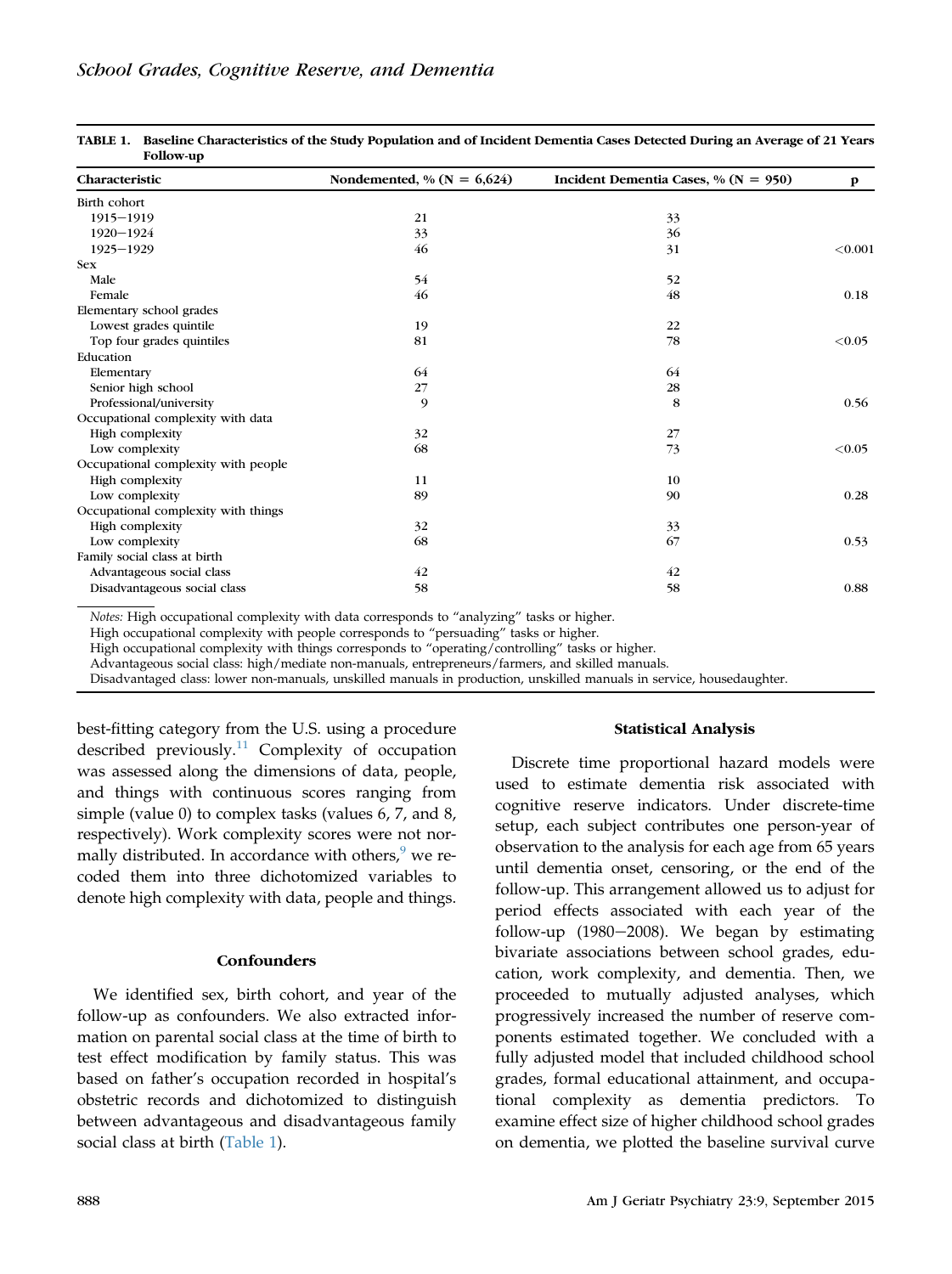FIGURE 1. Study population flow. A total of 1,643 individuals with no record linkage are known to have died or emigrated before register linkage started. Dementia diagnosis extracted from the National Patient Register and the Cause of Death Register. If different occupations were reported across all three censuses, occupation during the 1970s poll is used to denote life-time occupation (applies to 20% of the analysis population).



estimated from the fully-adjusted model against the baseline survival raised to the relative risk of being in the higher school performance group. All models were adjusted for sex, year of the follow-up, and birth-cohort (5-year intervals). We then stratified the analysis by social class at birth to examine effect modification by social origin. We tested for interaction (likelihood-ratio test) between sex and early-life school grades, education, and each occupational complexity dimension. Finally, we examined the combined effect of school grades and occupational complexity on dementia. Four binary variables were generated to identify four groups depending on school grades and occupational complexity combinations over the life-course (low grades/low complexity, low grades/high complexity, high grades/low complexity, and high grades/high complexity). A proportional hazard model was estimated to obtain the effect of belonging to one of the three groups (reference category: low grades/low complexity).

## **RESULTS**

Average follow-up time was 21 years, with the youngest individuals aged 79 years and the oldest aged 93 years at the end of follow-up (Fig. 1). During the follow-up, 950 participants developed dementia (12.5%).

Individuals with non-missing information  $(N =$ 7,574) and those excluded due to missing data on covariates ( $N = 2,608$ ) differed significantly ( $p < 0.001$ ) with respect to social class at birth. The proportion born to parents of top social origin was higher among the excluded group (12%), than among the analysis population (7%). This is due to untraced grades being more common among children from higher socioeconomic status families, because of weaker data availability for private schools. Sex differences were also significant ( $p < 0.001$ ), as the proportion of women was higher among the excluded because women are overrepresented among those with missing occupational information, likely due to being housewives.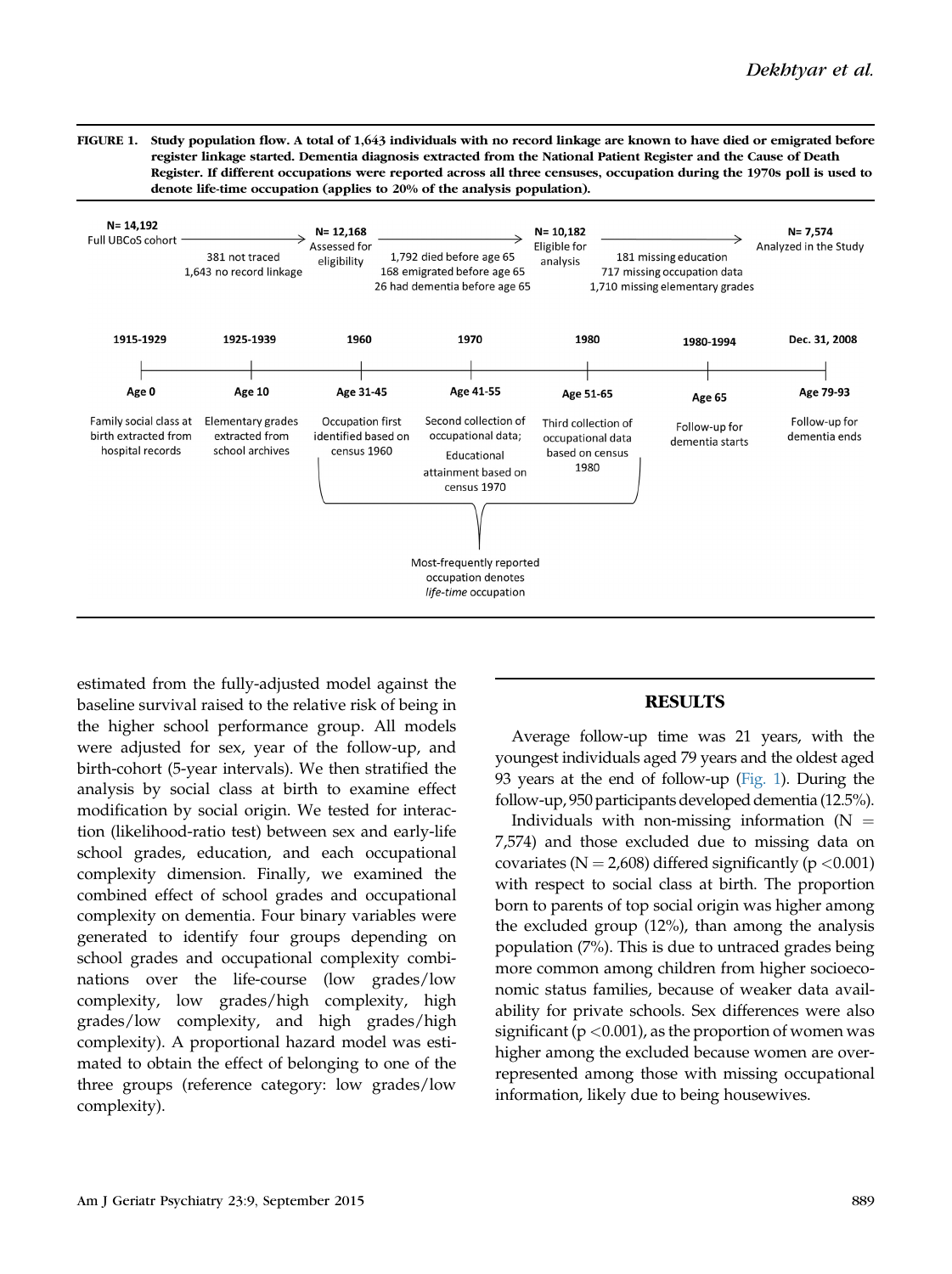|                | Model 1<br>Model 2        |                           | Model 3                   | Model 4                   | Model 5                   | Model 6                   | Model 7                   |
|----------------|---------------------------|---------------------------|---------------------------|---------------------------|---------------------------|---------------------------|---------------------------|
| School grades  |                           |                           |                           |                           |                           |                           |                           |
| Top 80% vs.    | $0.76***$                 |                           |                           | $0.78**$                  | $0.78**$                  |                           | $0.79**$                  |
| bottom 20%     | $(0.65 \text{ to } 0.89)$ |                           |                           | $(0.67 \text{ to } 0.91)$ | $(0.66 \text{ to } 0.92)$ |                           | $(0.68 \text{ to } 0.93)$ |
| Education      |                           |                           |                           |                           |                           |                           |                           |
| Elementary     |                           | $1$ (Ref.)                |                           | $1$ (Ref.)                |                           | $1$ (Ref.)                | $1$ (Ref.)                |
| Senior high    |                           | 0.90                      |                           | 0.91                      |                           | 0.94                      | 0.95                      |
| school         |                           | $(0.78 \text{ to } 1.04)$ |                           | $(0.79 \text{ to } 1.06)$ |                           | $(0.81 \text{ to } 1.09)$ | $(0.82 \text{ to } 1.10)$ |
| Professional   |                           | $0.77*$                   |                           | $0.80$ <sup>T</sup>       |                           | 0.83                      | 0.87                      |
| and university |                           | $(0.60 \text{ to } 0.97)$ |                           | $(0.63 \text{ to } 1.02)$ |                           | $(0.63 \text{ to } 1.10)$ | $(0.66 \text{ to } 1.15)$ |
| Occupational   |                           |                           |                           |                           |                           |                           |                           |
| complexity     |                           |                           |                           |                           |                           |                           |                           |
| High with data |                           |                           | $0.72***$                 |                           | $0.74***$                 | $0.74**$                  | $0.75**$                  |
| vs. low        |                           |                           | $(0.61 \text{ to } 0.86)$ |                           | $(0.62 \text{ to } 0.89)$ | $(0.62 \text{ to } 0.89)$ | $(0.63 \text{ to } 0.91)$ |
| High with      |                           |                           | 1.12                      |                           | 1.12                      | 1.19                      | 1.17                      |
| people vs. low |                           |                           | $(0.87 \text{ to } 1.44)$ |                           | $(0.86 \text{ to } 1.45)$ | $(0.90 \text{ to } 1.57)$ | $(0.89 \text{ to } 1.55)$ |
| High with      |                           |                           | 1.08                      |                           | 1.08                      | 1.08                      | 1.08                      |
| things vs. low |                           |                           | $(0.94 \text{ to } 1.25)$ |                           | $(0.94 \text{ to } 1.25)$ | $(0.93 \text{ to } 1.25)$ | $(0.93 \text{ to } 1.25)$ |

<span id="page-5-0"></span>

| TABLE 2. Effects of Grades, Education, and Occupational Complexity on Dementia. Discrete Time Cox Proportional Hazard Model |  |  |  |  |  |
|-----------------------------------------------------------------------------------------------------------------------------|--|--|--|--|--|
|                                                                                                                             |  |  |  |  |  |
|                                                                                                                             |  |  |  |  |  |
|                                                                                                                             |  |  |  |  |  |

Notes:7,574 individuals and 950 dementia cases. Adjusted for calendar year during follow-up (1980 <sup>e</sup>2008), birth cohort (5-year intervals), and sex.

\*\*\*p <0.001.<br><sup>†</sup>p <0.1.

 $^*\mathop{\rm p}\nolimits<$  0.05.

<sup>\*\*</sup>p <0.01.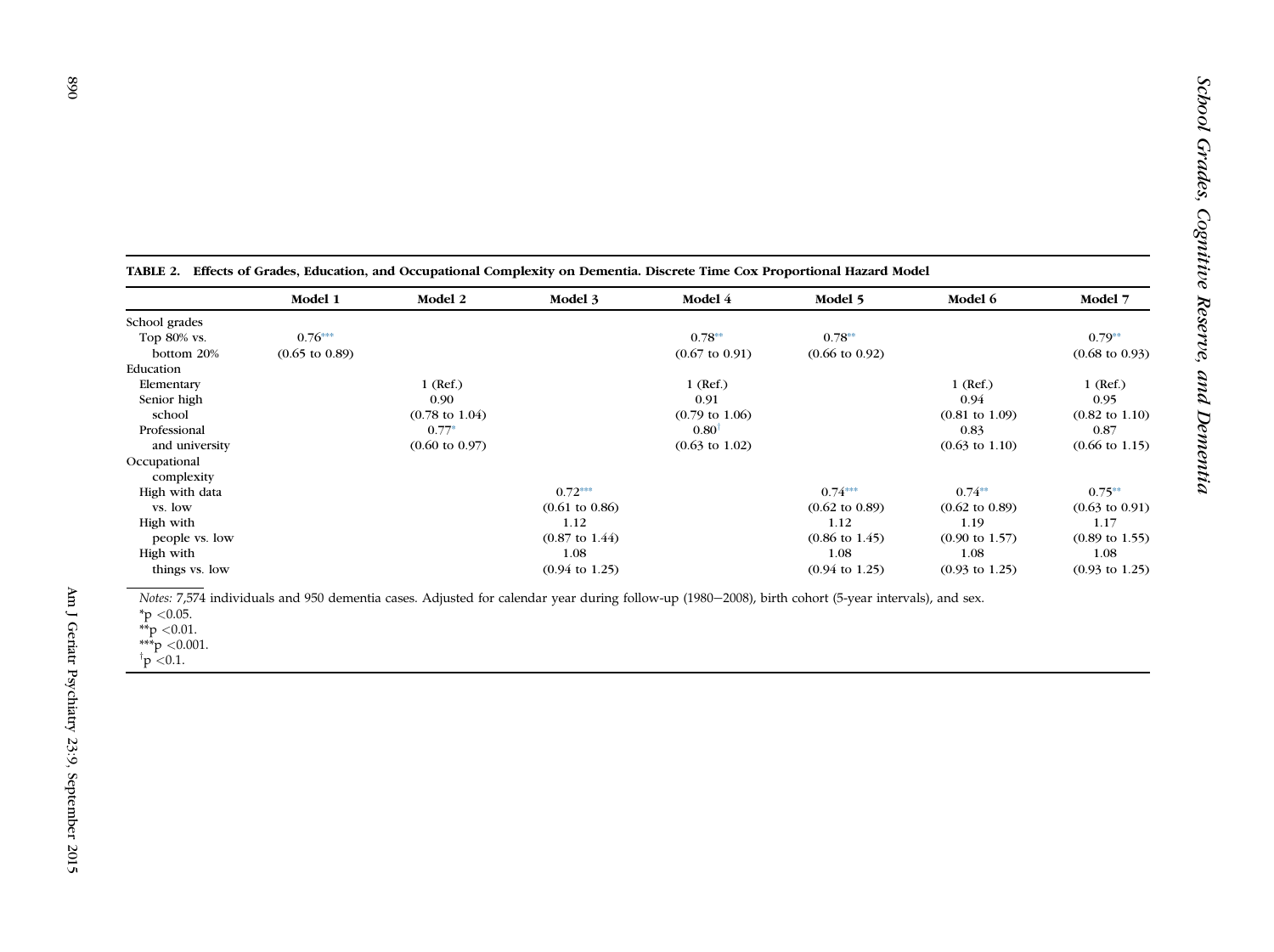Participants in the top 80% of childhood school performance were at a lower risk of dementia (hazard ratio [HR]: 0.76; 95% confidence interval [CI]: 0.65 to 0.89) than those in the worst-performing quintile ([Table 2,](#page-5-0) model 1). Although senior high school was not protective against dementia relative to elementary education, subjects who continued to professional or university schooling experienced a significant reduction in dementia risk (HR: 0.77; 95% CI: 0.60 to 0.97, [Table 2,](#page-5-0) model 2). Complexity with data was the only dimension of occupational complexity which significantly reduced dementia risk (HR: 0.72; 95% CI: 0.61 to 0.86, [Table 2](#page-5-0), model 3). This finding was unchanged when each dimension was tested individually. We found no interactive effect of sex with childhood school grades ( $p > 0.05$ ), education ( $p > 0.05$ ), or with any of occupational complexity domains ( $p > 0.05$ ). We found no evidence of effect modification by social class at birth, as the pattern of results was unchanged among children of advantageous and disadvantageous social backgrounds (not presented). We replicated the analysis after assigning women with missing occupational information, whom we suspected to be housewives, a complexity score for "other housekeeping work". Results remained unchanged (not presented).

## Reserve Over the Life-Course

In the mutually adjusted models, we examined whether childhood school performance, formal education, and lifetime occupational complexity independently predicted dementia risk. Three findings emerged [\(Table 2\)](#page-5-0). First, the protective effect of childhood school performance remained statistically significant upon gradual adjustment for education (model 4), occupational complexity (model 5), and in a fully adjusted model (model 7: HR: 0.79; 95% CI: 0.68 to 0.93). Second, high data complexity remained the only dimension of occupational complexity associated with a reduced risk of dementia in a fully adjusted model (HR: 0.75; 95% CI: 0.63 to 0.91, model 7). Finally, although the protective effect of highest educational attainment remained marginally significant upon adjustment for childhood school grades, it vanished once occupational complexity was taken into account (model 6). In a fully controlled model (model 7), we found no statistically significant differences in dementia risk across educational groups, whereas





complexity with data and childhood school grades preserved statistically significant protective effects.

To assess the effect size of higher childhood school grades estimated from the fully adjusted model ([Table 2,](#page-5-0) model 7), we examined the difference between the proportion of participants who remain dementia-free over the follow-up according to baseline survival estimates, and the proportion of diseasefree individuals with higher school grades (Fig. 2). To do that, we re-estimated the fully adjusted model to obtain the estimates of baseline survival. Next, we raised the baseline survival estimates to the relative risk of having higher childhood school. By plotting the two survival curves (one for baseline survival, and one for the exposed group), we can visually examine the differences in the proportion of participants who remain dementia-free over the follow-up period.

As seen in Figure 2, the effects of childhood school performance emerge by approximately 10 years of the follow-up and expand afterwards. By 19 years of follow-up, the proportion of dementia-free participants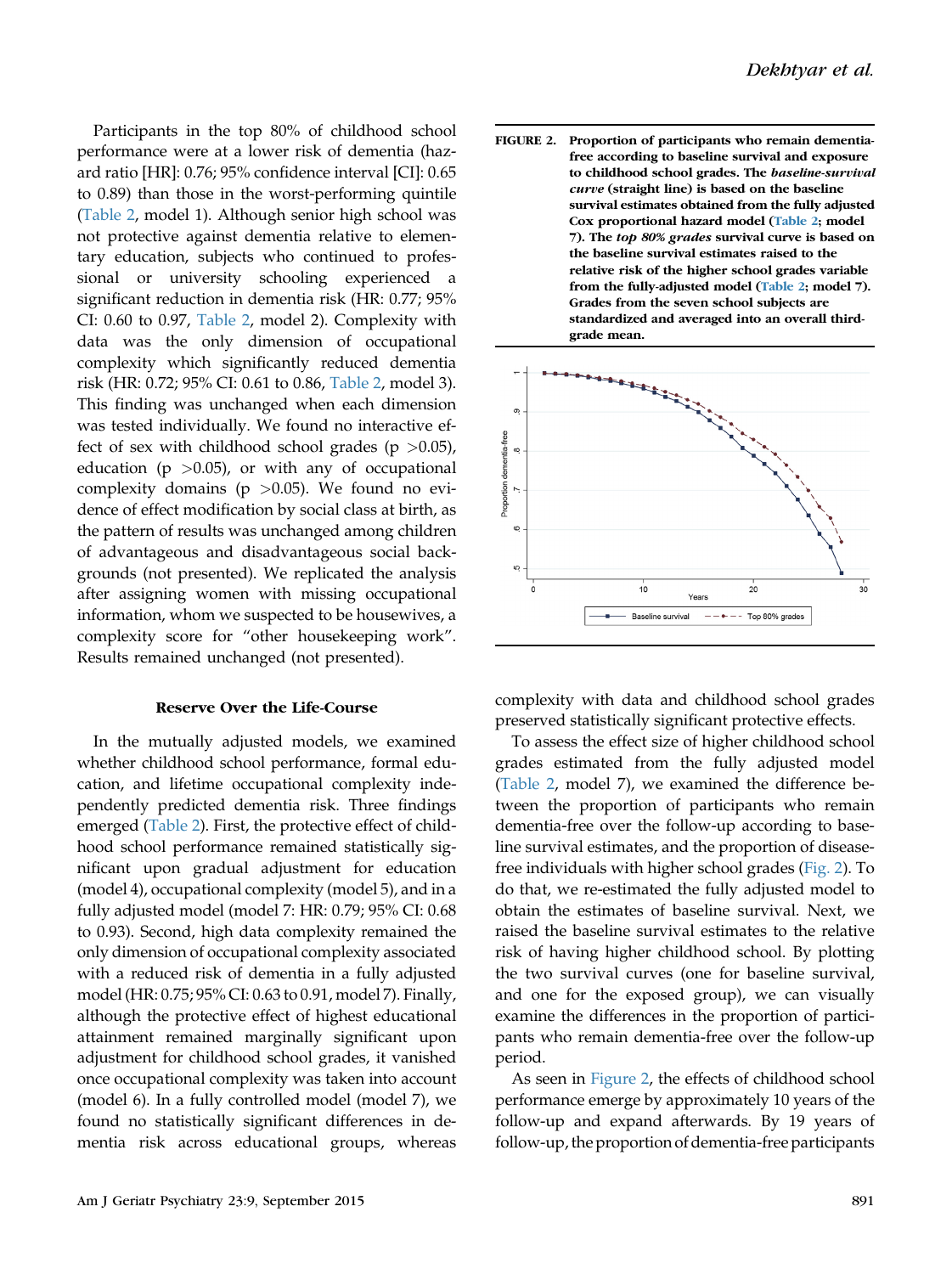is 4% greater in the exposed group relative to the estimates of baseline survival based from the fully adjusted model. By the end of the follow-up period, the proportion of dementia-free individuals in the top 80% of school performers is close to 60%, whereas based on the baseline survival estimates, this proportion should be just under 50% in the entire population.

## Grades-Work Complexity Combinations

We examined how dementia risk was influenced by childhood school grades and occupational complexity with data, as previous analysis indicated that these were the only reserve components associated with dementia risk in the fully adjusted model. Four combinations of school grades and data complexity were constructed and examined in a single model (Fig. 3). Relative to the low-low combination, dementia risk was not significantly different for the combination of low childhood school performance and high data complexity (HR: 0.88; 95% CI: 0.64 to 1.21). It was, however, significantly lower for the combination of higher school performance and low data complexity (HR: 0.82; 95% CI: 0.68 to 0.98). The greatest protection was enjoyed by those with both higher childhood school performance and high occupational complexity with data (HR: 0.63; 95% CI: 0.50 to 0.78). The parameter estimate for the combination of higher childhood school performance and low work complexity was statistically different from that of higher childhood school performance and high work complexity ( $p < 0.01$ ).

# DISCUSSION

After an average of 21 years of follow-up of 7,574 participants, we found that dementia risk was lower among individuals with higher childhood school grades. We also found that high occupational complexity with data, but not with people or things, reduced the risk of dementia. Although the effects of higher education were protective after adjustment for childhood school performance, they disappeared after controlling for work complexity. Finally, the lowest risk of dementia was found in individuals who leveraged higher childhood school grades into complex occupational roles in adulthood.

FIGURE 3. Combined effect of childhood school performance and work complexity with data on dementia risk. Adjusted for calendar year during follow-up  $(1980-2008)$ , sex, birth cohort (5 years), and education. Occupational complexity dichotomized as "analyzing"/higher versus rest. Childhood school performance dichotomized as lowest grades quintile versus rest. Reference group: low grades and low occupational complexity with data. Low grades  $+$  high complexity HR: 0.88 (95% CI:  $0.64$  to 1.21). High grades  $+$  low complexity HR: 0.82 (95% CI: 0.68 to 0.98). High grades  $+$  high complexity HR: 0.63 (95% CI: 0.50 to 0.78). Wald test  $H_0$ : high grades + high complexity = high grades + low complexity:  $\chi^2$  [1 df] = 7.71; p <0.01.



The link between childhood school grades and dementia is consistent with literature linking earlylife cognitive ability with late-life cognitive decline and dementia. $14,15,30-33$  $14,15,30-33$  $14,15,30-33$  In accordance with the cognitive reserve theory, children with low early-life grades may have lower brain network efficiency or flexibility, making them more vulnerable to dementia pathology. Childhood school performance likely reflects properties of the central nervous system, such as processing speed and capacity, which could affect the rate of decline associated with age and mitigate the impact of pathology on the clinical development of dementia. $31,34$  There is also evidence of functional reorganization, among the elderly, of those neural networks used by the younger persons to complete the same cognitive task. $35$  This suggests that a compensatory network is used to maintain function in the face of age-related physiological changes—and early-life school performance might be an early indicator of the extent to which this functional reorganization will be successful.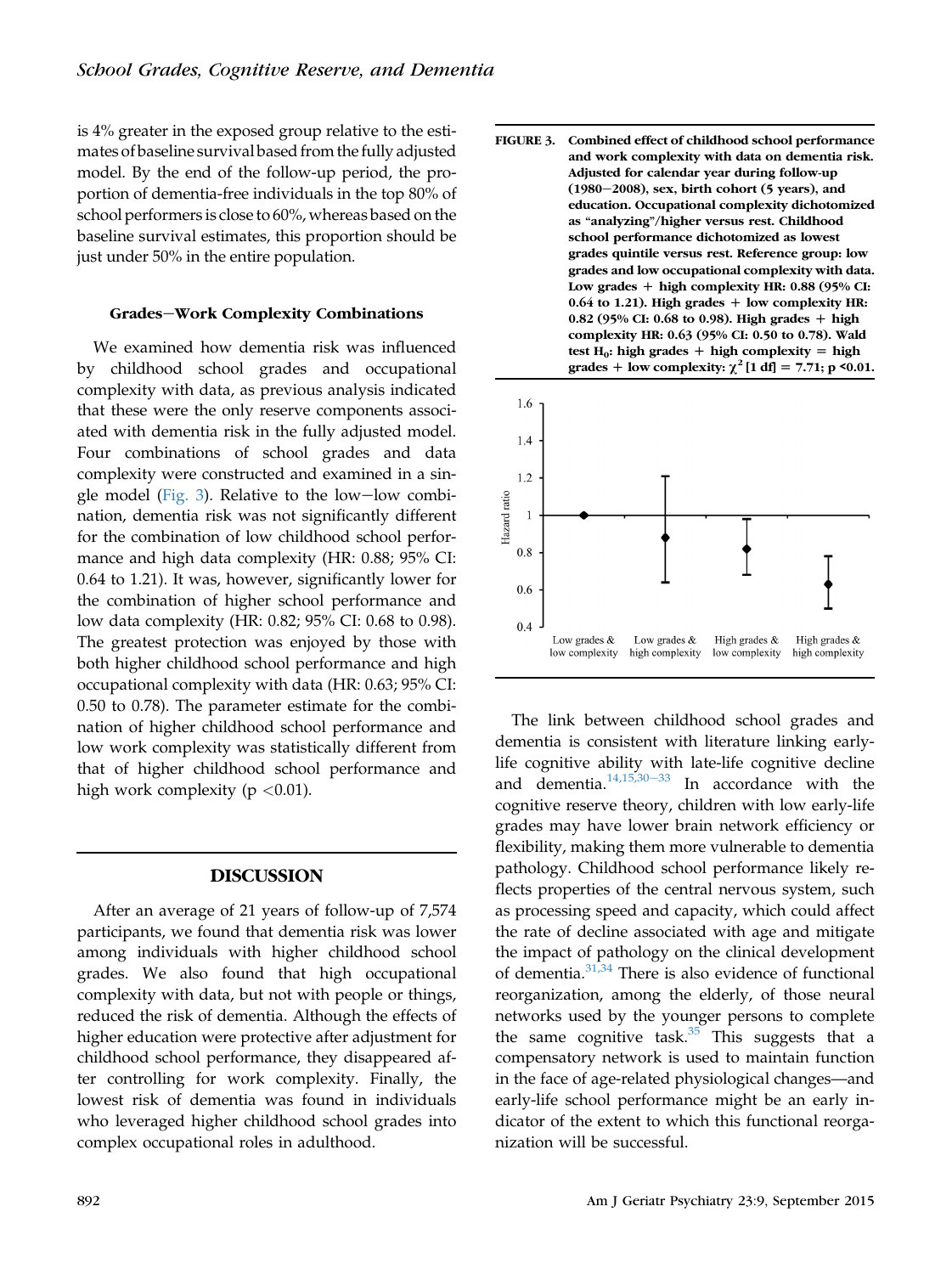An alternative explanation could be that low childhood school performance affects adult health behaviors and outcomes, which are then implicated in dementia risk.<sup>[36](#page-10-0)</sup> Individuals with poor school grades may have difficulties in accessing health services, exposing themselves to otherwise preventable conditions, such as heart disease and stroke established correlates of dementia. $37,38$  Thus, one study has shown that lower childhood cognitive ability predicted higher risk of vascular dementia, but not Alzheimer disease, pointing to potential mediation by mid-life vascular risks. $39$  On the other hand, it has been reported in three longitudinal studies that greater reserve did not protect against developing neurodegenerative and vascular neuropathology, although it did diminish the impact of pathology on the clinical expression of dementia before death, $34$  highlighting neural efficiency and compensation pathways.

Protective effects of educational attainment on dementia have been reported in several previous studies.<sup>[40](#page-11-0)</sup> We replicated these findings in a minimally adjusted model with education as a single predictor of dementia, as well as upon adjustment for early-life school grades. Hence, childhood school performance and formal educational attainment each exert protective effects on dementia risk. We also found, however, that protective effects of education disappeared once occupational complexity was adjusted for, suggesting that more advanced education has to be leveraged into complex occupational roles in order to protect against dementia. Comparable findings were reported previously when supervisory roles were found to outweigh the effects of education on dementia, $13$  or when protective effects of education on the odds of cognitive impairment were found to be diluted upon adjustment for occupational complexity with data.<sup>[41](#page-11-0)</sup>

Therefore, education and occupational complexity might be connected by the mechanisms of a "use it or lose it" model, $42$  in which protection warranted by education is realized only when supplemented by continuing mental activity that draws on these reserves. It has been suggested that cognitive demands of complex occupations may be more important for the long-term development of dementia than educa-tion alone.<sup>[43](#page-11-0)</sup> A neuroimaging study has echoed this conclusion by demonstrating that mid-life occupational complexity had a stronger impact on gray matter integrity than education.<sup>[44](#page-11-0)</sup>

Consistent with previous literature on occupational complexity and dementia, <sup>[45,46](#page-11-0)</sup> we found that participants in data-intense occupations were at a lower risk of dementia. This is in line with a model of cognitive reserve whereby continuous intellectually demanding activities lead to a preservation of cognitive abilities.<sup>4</sup> We did not, however, find reliable effects of high complexity with people or things. With respect to things complexity, both protective and damaging effects have been reported previously. $9-11$  $9-11$  $9-11$  This dimension could reflect heightened exposure to adverse labor conditions, occupational hazards, or toxins and some studies reported an elevated risk of dementia in individuals working in predominantly manual occupations. $47,48$  Lack of protective effects of occupational complexity for people in our study is in contrast with some,  $9,11$  but not all,  $49$  previous studies. The mechanisms through which people-intense occupations might protect against dementia are still largely unknown, $43$  and further research is needed to clarify the link between dementia and occupational complexity with people.

As information technology has reshaped the landscape of modern occupational roles, making data-intense workplaces much more prevalent, the beneficial effect of work complexity with data on dementia is enjoyed by a much wider proportion of population today than  $30-50$  years ago. As dataintense occupations become even more common in the future, occupational complexity in the context of dementia should become even less of a dividing factor across individuals. This does not mean that protection due to data complexity will wane—it is just that nearly everyone will be able to extract these benefits.

Our key finding is that the establishment of reserve which mitigates the impact of pathology on the clinical expression of dementia is a life-long process that begins early in life. We demonstrated that the greatest protection against dementia is extended to those who leverage better school performance in childhood into demanding occupations in adulthood, confirming synergetic properties of reserve over the life course.<sup>[50](#page-11-0)</sup> Crucially, those with higher early-life school grades, but who lack later-life stimulation in the form of high occupational complexity, are nevertheless able to extract protection from higher reserve. It appears that cognitive development in the very early stages of the life course (possibly together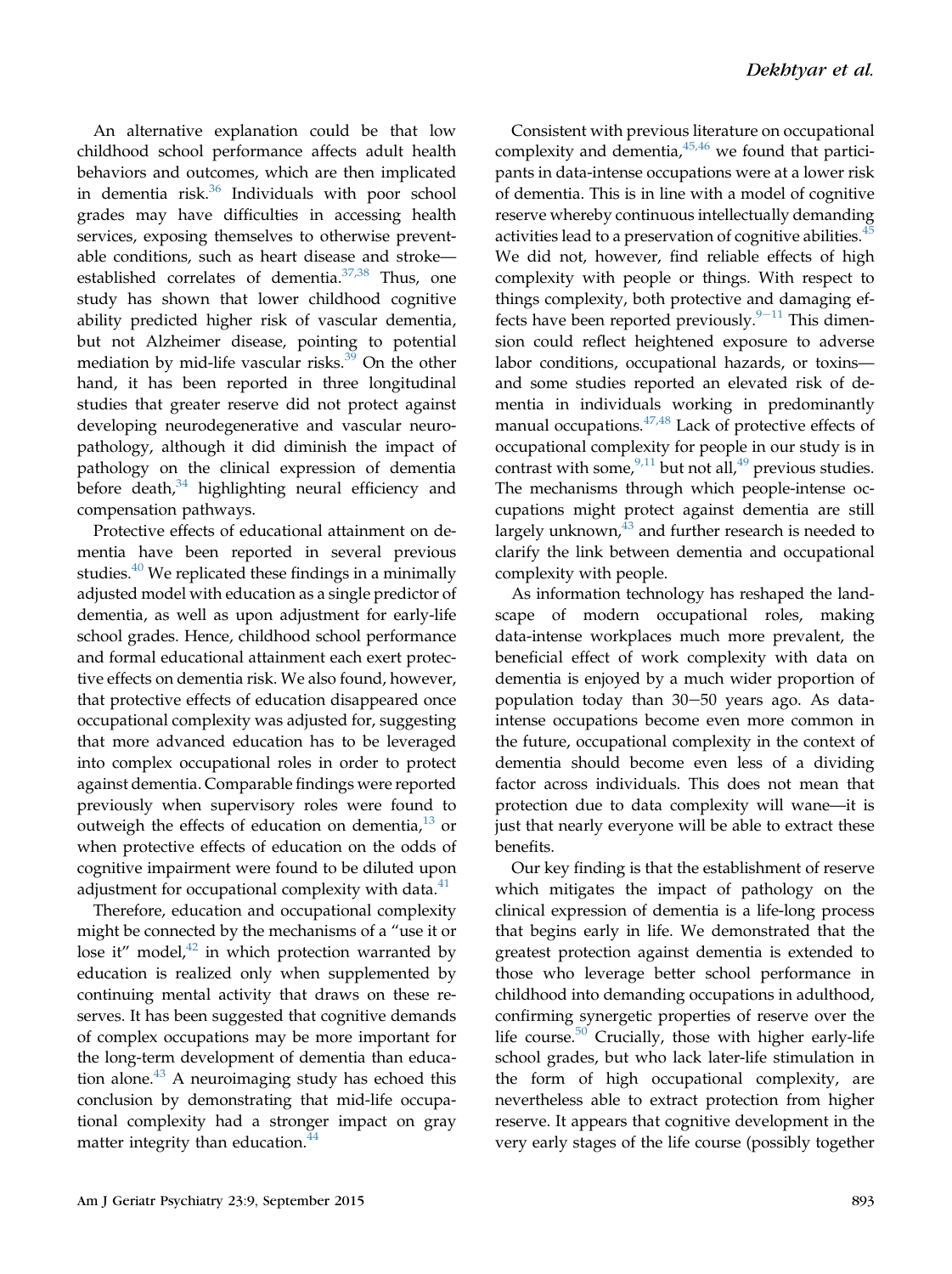with innate prerequisites for cognitive reserve) is of greater significance for the risk of dementia than later-acquired or enhanced reserve capacity in the form of education or occupational complexity in our cohort. Later-life engagement in stimulating activities does, however, have a protective effect on dementia, and from an interventions standpoint, it might be unwise to refrain from efforts aimed at expanding educational opportunities or promoting continuous engagement in intellectual activities, especially if interventions for this older cohort are considered. At the general population level, however, interventions at modifiable factors, such as poverty, nutritional deficiency, or psychosocial disadvantage, which prevent infants and children from attaining their developmental potential, should also be promoted, as they could help postpone the incidence of neurodegenerative disorders in late life.

### Limitations

This study may have missed dementia cases due to low sensitivity in the registers—although we are confident about high specificity (i.e., 98%) of diagnoses[.20](#page-10-0) Systematic under-reporting of dementia that could be linked to exposures analyzed in this study is unlikely, considering that access to health care is universal and highly subsidized in Sweden. $51,52$  If under-reporting of dementia diagnoses in the registers is nonsystematic, the resulting risk estimate should only be diluted. Furthermore, if low sensitivity is coupled with high specificity, then no bias of the risk estimate is introduced. $53$  Consequently, it has been argued that the quality of dementia recording in the Swedish National Patient Register is acceptable when used in combination with the Cause of Death Register. $^{20}$  In order to adjust our estimates for the change in diagnostic techniques and dementia awareness between 1980 and 2008 we used discrete-time survival models, controlling for the period effects associated with each year of the follow-up.

Lacking an explicit measure of cognitive ability, we analyzed school grades at age 10 years. These constructs are correlated ( $r \approx 0.5$ )<sup>[17,19](#page-10-0)</sup> and we have previously shown that grades are associated with other indicators of low cognitive ability such as being kept back in school or having a recognized learning difficulty.[54](#page-11-0) Moreover, our factor analysis of the raw

school grade variables indicated that a single latent factor explained most of the variation in school per-formance.<sup>[12](#page-10-0)</sup> Nevertheless, we recognize that teacherassigned grades might be influenced by factors other than students' intelligence and, therefore, refrain from equating childhood school grades with cognitive ability. Brain development between conception and age 10 years could also affect childhood school grades,<sup>[55,56](#page-11-0)</sup> although this would fit our conclusion that the development of reserve in dementia risk is a lifelong process that begins early in life.

We could not determine occupation for 717 participants, 98% of whom were women. In a sensitivity analysis, we assigned these suspected housewives a complexity score for paid housework. Because our main results remained unchanged, these participants were excluded from final analysis to avoid misclassification.

# **CONCLUSION**

In the first study in which the simultaneous effect of childhood, early adulthood, and mid-life indicators of cognitive reserve were examined, we found that low childhood school performance increased dementia risk, and that the increased risk could not be mitigated by high education or complex work environments in adulthood. This study highlights the importance of early-life school performance, particularly when preserved through intellectually demanding work environments in later life, although this early-life reserve is protective even in the absence of later-life occupational stimulation. The formation of cognitive reserve that helps mitigate the impact of pathology on the clinical expression of dementia appears to be a life-course process that already begins early in life.

The Uppsala Birth Cohort Multigenerational Study is supported by the Swedish Research Council (2013-5104 and 2013-5474) and by the Swedish Research Council for Health, Working Life, and Welfare (2013-1084 and 2014- 2693). In addition, individually directed grants from the Swedish Research Council supported the research (521- 2007-3020 [AH]; 2008-7503 [KS]), as did grants from the Swedish Research Council for Health, Working Life, and Welfare (2007-0767 [AH]; 2006-1518 [IK]). HXW was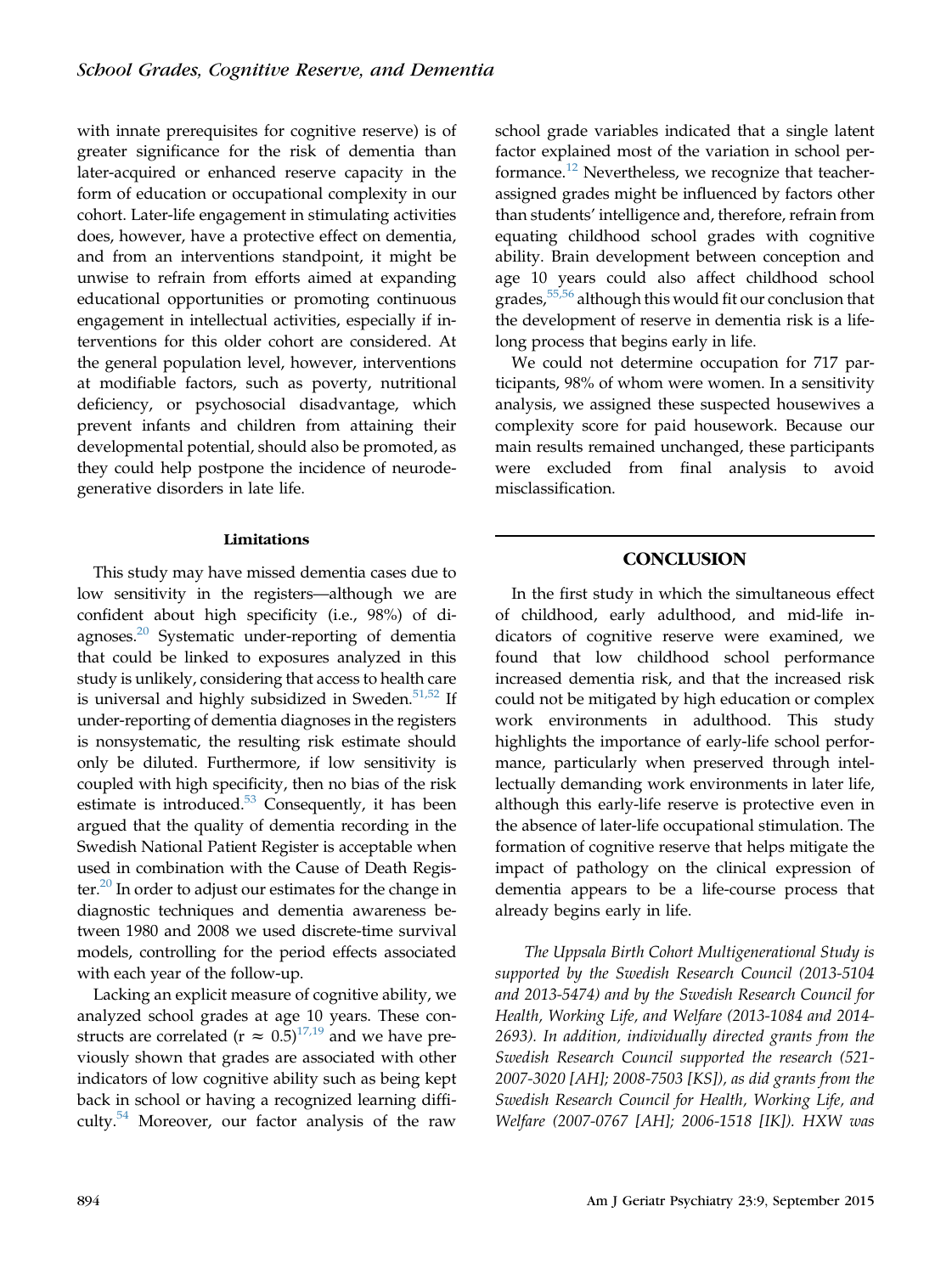<span id="page-10-0"></span>supported by Swedish Foundation for Health Care Sciences and Allergy Research, the Stohne Foundation, the Konung Gustaf V:s och Drottning Victorias Frimurare Foundation, the Dementia Association, Swedish Brain Power, and the Board of Research at Karolinska Institutet. The authors declare no conflicts of interest.

#### References

- 1. [Fratiglioni L, Wang HX: Brain reserve hypothesis in dementia.](http://refhub.elsevier.com/S1064-7481(15)00082-2/sref1) [J Alzheimers Dis 2007; 12:11](http://refhub.elsevier.com/S1064-7481(15)00082-2/sref1)-[22](http://refhub.elsevier.com/S1064-7481(15)00082-2/sref1)
- 2. [Neuropathology Group: Medical Research Council Cognitive](http://refhub.elsevier.com/S1064-7481(15)00082-2/sref2) [Function and Aging Study. Pathological correlates of late-onset](http://refhub.elsevier.com/S1064-7481(15)00082-2/sref2) [dementia in a multicentre, community-based population in En](http://refhub.elsevier.com/S1064-7481(15)00082-2/sref2)[gland and Wales. Lancet 2001; 357:169](http://refhub.elsevier.com/S1064-7481(15)00082-2/sref2)-[175](http://refhub.elsevier.com/S1064-7481(15)00082-2/sref2)
- 3. [Stern Y: Cognitive reserve. Neuropsychologia 2009; 47:](http://refhub.elsevier.com/S1064-7481(15)00082-2/sref3) [2015](http://refhub.elsevier.com/S1064-7481(15)00082-2/sref3)-[2028](http://refhub.elsevier.com/S1064-7481(15)00082-2/sref3)
- 4. [Katzman R: Education and the prevalence of dementia and](http://refhub.elsevier.com/S1064-7481(15)00082-2/sref4) Alzheimer'[s disease. Neurology 1993; 43:13](http://refhub.elsevier.com/S1064-7481(15)00082-2/sref4)-[20](http://refhub.elsevier.com/S1064-7481(15)00082-2/sref4)
- 5. [Stern Y: What is cognitive reserve? Theory and research appli](http://refhub.elsevier.com/S1064-7481(15)00082-2/sref5)[cation of the reserve concept. J Int Neuropsychol Soc 2002; 8:](http://refhub.elsevier.com/S1064-7481(15)00082-2/sref5) [448](http://refhub.elsevier.com/S1064-7481(15)00082-2/sref5)-[460](http://refhub.elsevier.com/S1064-7481(15)00082-2/sref5)
- 6. [Karp A, Kåreholt I, Qiu C, et al: Relation of education and](http://refhub.elsevier.com/S1064-7481(15)00082-2/sref6) [occupation-based socioeconomic status to incident Alzheimer](http://refhub.elsevier.com/S1064-7481(15)00082-2/sref6)'s [disease. Am J Epidemiol 2004; 159:175](http://refhub.elsevier.com/S1064-7481(15)00082-2/sref6)-[183](http://refhub.elsevier.com/S1064-7481(15)00082-2/sref6)
- 7. [Wang H-X, Gustafson DR, Kivipelto M, et al: Education halves the](http://refhub.elsevier.com/S1064-7481(15)00082-2/sref7) [risk of dementia due to apolipoprotein](http://refhub.elsevier.com/S1064-7481(15)00082-2/sref7) ε[4 allele: a collaborative](http://refhub.elsevier.com/S1064-7481(15)00082-2/sref7) [study from the Swedish Brain Power initiative. Neurobiol Aging](http://refhub.elsevier.com/S1064-7481(15)00082-2/sref7) [2012; 33:e1001](http://refhub.elsevier.com/S1064-7481(15)00082-2/sref7)-[1007](http://refhub.elsevier.com/S1064-7481(15)00082-2/sref7)
- 8. [Roe CM, Xiong C, Miller JP, et al: Education and Alzheimer dis](http://refhub.elsevier.com/S1064-7481(15)00082-2/sref8)[ease without dementia support for the cognitive reserve hy](http://refhub.elsevier.com/S1064-7481(15)00082-2/sref8)[pothesis. Neurology 2007; 68:223](http://refhub.elsevier.com/S1064-7481(15)00082-2/sref8)-[228](http://refhub.elsevier.com/S1064-7481(15)00082-2/sref8)
- 9. [Karp A, Andel R, Parker M, et al: Mentally stimulating activities at](http://refhub.elsevier.com/S1064-7481(15)00082-2/sref9) [work during midlife and dementia risk after age 75: follow-up](http://refhub.elsevier.com/S1064-7481(15)00082-2/sref9) [study from the Kungsholmen project. Am J Geriatr Psychiatry](http://refhub.elsevier.com/S1064-7481(15)00082-2/sref9) [2009; 17:227](http://refhub.elsevier.com/S1064-7481(15)00082-2/sref9)-[236](http://refhub.elsevier.com/S1064-7481(15)00082-2/sref9)
- 10. [Kröger E, Andel R, Lindsay J, et al: Is complexity of work asso](http://refhub.elsevier.com/S1064-7481(15)00082-2/sref10)ciated with risk of dementia? Am J Epidemiol 2008;  $167:820-830$  $167:820-830$
- 11. [Andel R, Crowe M, Pedersen N, et al: Complexity of work and](http://refhub.elsevier.com/S1064-7481(15)00082-2/sref11) risk of Alzheimer'[s disease: a population-based study of Swedish](http://refhub.elsevier.com/S1064-7481(15)00082-2/sref11) [twins. J Gerontol 2005; 60B:P251](http://refhub.elsevier.com/S1064-7481(15)00082-2/sref11)-[P258](http://refhub.elsevier.com/S1064-7481(15)00082-2/sref11)
- 12. [Goodman A, Gisselmann M, Koupil I: Birth characteristics and](http://refhub.elsevier.com/S1064-7481(15)00082-2/sref12) [early-life social characteristics predict unequal educational out](http://refhub.elsevier.com/S1064-7481(15)00082-2/sref12)[comes across the life course and across generations. Longit Life](http://refhub.elsevier.com/S1064-7481(15)00082-2/sref12) [Course Stud 2010; 1:317](http://refhub.elsevier.com/S1064-7481(15)00082-2/sref12)-[338](http://refhub.elsevier.com/S1064-7481(15)00082-2/sref12)
- 13. [Schmand B, Smit JH, Geerlings MI, et al: The effects of intelli](http://refhub.elsevier.com/S1064-7481(15)00082-2/sref13)[gence and education on the development of dementia. A test of](http://refhub.elsevier.com/S1064-7481(15)00082-2/sref13) [the brain reserve hypothesis. Psychol Med 1997; 27:1337](http://refhub.elsevier.com/S1064-7481(15)00082-2/sref13)-[1344](http://refhub.elsevier.com/S1064-7481(15)00082-2/sref13)
- 14. [Whalley LJ, Starr JM, Athawes R: Childhood mental ability and](http://refhub.elsevier.com/S1064-7481(15)00082-2/sref14) [dementia. Neurology 2000; 55:1455](http://refhub.elsevier.com/S1064-7481(15)00082-2/sref14)-[1459](http://refhub.elsevier.com/S1064-7481(15)00082-2/sref14)
- 15. [Snowdon DA, Kemper SJ, Mortimer JA, et al: Linguistic ability in](http://refhub.elsevier.com/S1064-7481(15)00082-2/sref15) [early life and cognitive function and Alzheimer](http://refhub.elsevier.com/S1064-7481(15)00082-2/sref15)'s disease in late life. Findings from the Nun Study. JAMA 1996;  $275:528-532$  $275:528-532$
- 16. [Whalley LJ, Dick FD, McNeill G: A life-course approach to the](http://refhub.elsevier.com/S1064-7481(15)00082-2/sref16) [aetiology of late-onset dementias. Lancet Neurol 2006; 5:87](http://refhub.elsevier.com/S1064-7481(15)00082-2/sref16)-[96](http://refhub.elsevier.com/S1064-7481(15)00082-2/sref16)
- 17. [Neisser U, Boodoo G, Bouchard T, et al: Intelligence: knowns and](http://refhub.elsevier.com/S1064-7481(15)00082-2/sref17) unknowns. Am Psychol 1996;  $51:77-101$  $51:77-101$
- 18. [Gustafsson J-E, Reuterberg S-E: Metodproblem vid studier av](http://refhub.elsevier.com/S1064-7481(15)00082-2/sref18) [Högskoleprovets prognosförmåga](http://refhub.elsevier.com/S1064-7481(15)00082-2/sref18)—och deras lösning. [Method[ological problems in the study of the Swedish scholastic apitude](http://refhub.elsevier.com/S1064-7481(15)00082-2/sref18) test—[and the solution\]. Pedagogisk Forskning i Sverige 2000; 5:](http://refhub.elsevier.com/S1064-7481(15)00082-2/sref18)  $273 - 283$  $273 - 283$  $273 - 283$
- 19. [Rosander P, Bäckström M, Stenberg G: Personality traits and](http://refhub.elsevier.com/S1064-7481(15)00082-2/sref19) [general intelligence as predictors of academic performance: a](http://refhub.elsevier.com/S1064-7481(15)00082-2/sref19)

[structural equation modelling approach. Learn Individ Differ](http://refhub.elsevier.com/S1064-7481(15)00082-2/sref19) 2011: 21:590-[596](http://refhub.elsevier.com/S1064-7481(15)00082-2/sref19)

- 20. [Jin YP, Gatz M, Johansson B, et al: Sensitivity and speci](http://refhub.elsevier.com/S1064-7481(15)00082-2/sref20)ficity of [dementia coding in two Swedish disease registries. Neurology](http://refhub.elsevier.com/S1064-7481(15)00082-2/sref20) [2004; 63:739](http://refhub.elsevier.com/S1064-7481(15)00082-2/sref20)-[741](http://refhub.elsevier.com/S1064-7481(15)00082-2/sref20)
- 21. [Koupil I: The Uppsala studies on developmental origins of health](http://refhub.elsevier.com/S1064-7481(15)00082-2/sref21) and disease. J Intern Med 2007;  $261:426-436$  $261:426-436$
- 22. [Goodman A, Koupil I: Social and biological determinants of](http://refhub.elsevier.com/S1064-7481(15)00082-2/sref22) [reproductive success in Swedish males and females. Evol Hum](http://refhub.elsevier.com/S1064-7481(15)00082-2/sref22) [Behav 2009; 30:329](http://refhub.elsevier.com/S1064-7481(15)00082-2/sref22)-[341](http://refhub.elsevier.com/S1064-7481(15)00082-2/sref22)
- 23. [Socialstyrelsen: The National Patient Register. Stockholm,](http://refhub.elsevier.com/S1064-7481(15)00082-2/sref23cdk) [Sweden, Swedish National Board of Health and Welfare, 2012](http://refhub.elsevier.com/S1064-7481(15)00082-2/sref23cdk)
- 24. [Ludvigsson J, Andersson E, Ekbom A, et al: External review and](http://refhub.elsevier.com/S1064-7481(15)00082-2/sref23) [validation of the Swedish national inpatient register. BMC Public](http://refhub.elsevier.com/S1064-7481(15)00082-2/sref23) [Health 2011; 11:450](http://refhub.elsevier.com/S1064-7481(15)00082-2/sref23)
- 25. [Imhof A, Kovari E, von Gunten A, et al: Morphological substrates](http://refhub.elsevier.com/S1064-7481(15)00082-2/sref24) [of cognitive decline in nonagenarians and centenarians: a new](http://refhub.elsevier.com/S1064-7481(15)00082-2/sref24) [paradigm? J Neurol Sci 2007; 257:72](http://refhub.elsevier.com/S1064-7481(15)00082-2/sref24)-[79](http://refhub.elsevier.com/S1064-7481(15)00082-2/sref24)
- 26. [Serrano-Pozo A, Frosch MP, Masliah E, et al: Neuropathological](http://refhub.elsevier.com/S1064-7481(15)00082-2/sref25) [alterations in Alzheimer disease. Cold Spring Harb Perspect Med](http://refhub.elsevier.com/S1064-7481(15)00082-2/sref25) [2011; 1:a006189](http://refhub.elsevier.com/S1064-7481(15)00082-2/sref25)
- 27. [SOU: Betänkande med utredning och förslag angående betygs](http://refhub.elsevier.com/S1064-7481(15)00082-2/sref26)sättningen [Offi[cial report and proposal for elementary school](http://refhub.elsevier.com/S1064-7481(15)00082-2/sref26) [grading\]. Stockholm, SOU, 1942](http://refhub.elsevier.com/S1064-7481(15)00082-2/sref26)
- 28. [Härkönen J, Bihagen E: Occupational attainment and career](http://refhub.elsevier.com/S1064-7481(15)00082-2/sref27) progress in Sweden. Eur Soc  $2011$ ;  $13:451-479$  $13:451-479$
- 29. [Roos P, Treiman D: DOT scales for the 1970 census classi](http://refhub.elsevier.com/S1064-7481(15)00082-2/sref28)fication, [in Works, Jobs, and Occupations: A Critical Review. Edited by](http://refhub.elsevier.com/S1064-7481(15)00082-2/sref28) [Miller A, Treiman D, Cain P. Washington, DC, National Academy](http://refhub.elsevier.com/S1064-7481(15)00082-2/sref28) [Press, 1980, pp 336](http://refhub.elsevier.com/S1064-7481(15)00082-2/sref28)-[389](http://refhub.elsevier.com/S1064-7481(15)00082-2/sref28)
- 30. [Bourne V, Fox HC, Deary IJ, et al: Does childhood intelligence](http://refhub.elsevier.com/S1064-7481(15)00082-2/sref29) [predict variation in cognitive change in later life? Pers Individ Dif](http://refhub.elsevier.com/S1064-7481(15)00082-2/sref29)  $2007:42:1551-1559$  $2007:42:1551-1559$
- 31. [Richards M, Shipley B, Fuhrer R, et al: Cognitive ability in child](http://refhub.elsevier.com/S1064-7481(15)00082-2/sref30)[hood and cognitive decline in mid-life: longitudinal birth cohort](http://refhub.elsevier.com/S1064-7481(15)00082-2/sref30) [study. BMJ 2004; 328:552](http://refhub.elsevier.com/S1064-7481(15)00082-2/sref30)
- 32. [De Ronchi D, Fratiglioni L, Rucci P, et al: The effect of education](http://refhub.elsevier.com/S1064-7481(15)00082-2/sref31) [on dementia occurrence in an Italian population with middle to](http://refhub.elsevier.com/S1064-7481(15)00082-2/sref31) [high socioeconomic status. Neurology 1998; 50:1231](http://refhub.elsevier.com/S1064-7481(15)00082-2/sref31)-[1238](http://refhub.elsevier.com/S1064-7481(15)00082-2/sref31)
- 33. [Bezerra AB, Coutinho ES, Barca ML, et al: School attainment in](http://refhub.elsevier.com/S1064-7481(15)00082-2/sref32) [childhood is an independent risk factor of dementia in late life:](http://refhub.elsevier.com/S1064-7481(15)00082-2/sref32) [results from a Brazilian sample. Int Psychogeriatr 2012; 24:](http://refhub.elsevier.com/S1064-7481(15)00082-2/sref32)  $55 - 61$  $55 - 61$  $55 - 61$
- 34. [Brayne C, Ince PG, Keage HAD, et al: Education, the brain and](http://refhub.elsevier.com/S1064-7481(15)00082-2/sref33) [dementia: neuroprotection or compensation? EClipSE Collabora](http://refhub.elsevier.com/S1064-7481(15)00082-2/sref33)[tive Members. Brain 2010; 133:2210](http://refhub.elsevier.com/S1064-7481(15)00082-2/sref33)-[2216](http://refhub.elsevier.com/S1064-7481(15)00082-2/sref33)
- 35. [Stern Y, Habeck C, Moeller J, et al: Brain networks associated](http://refhub.elsevier.com/S1064-7481(15)00082-2/sref34) [with cognitive reserve in healthy young and old adults. Cerebral](http://refhub.elsevier.com/S1064-7481(15)00082-2/sref34) [Cortex \(New York, NY: 1991\) 2005; 15:394](http://refhub.elsevier.com/S1064-7481(15)00082-2/sref34)-[402](http://refhub.elsevier.com/S1064-7481(15)00082-2/sref34)
- 36. [Del Ser T, Hachinski V, Merskey H, et al: An autopsy-veri](http://refhub.elsevier.com/S1064-7481(15)00082-2/sref35)fied [study of the effect of education on degenerative dementia.](http://refhub.elsevier.com/S1064-7481(15)00082-2/sref35) [Brain 1999; 122:2309](http://refhub.elsevier.com/S1064-7481(15)00082-2/sref35)-[2319](http://refhub.elsevier.com/S1064-7481(15)00082-2/sref35)
- 37. [Batty GD, Deary IJ, Gottfredson LS: Premorbid \(early life\) IQ and](http://refhub.elsevier.com/S1064-7481(15)00082-2/sref36) [later mortality risk: systematic review. Ann Epidemiol 2007; 17:](http://refhub.elsevier.com/S1064-7481(15)00082-2/sref36)  $278 - 288$  $278 - 288$  $278 - 288$